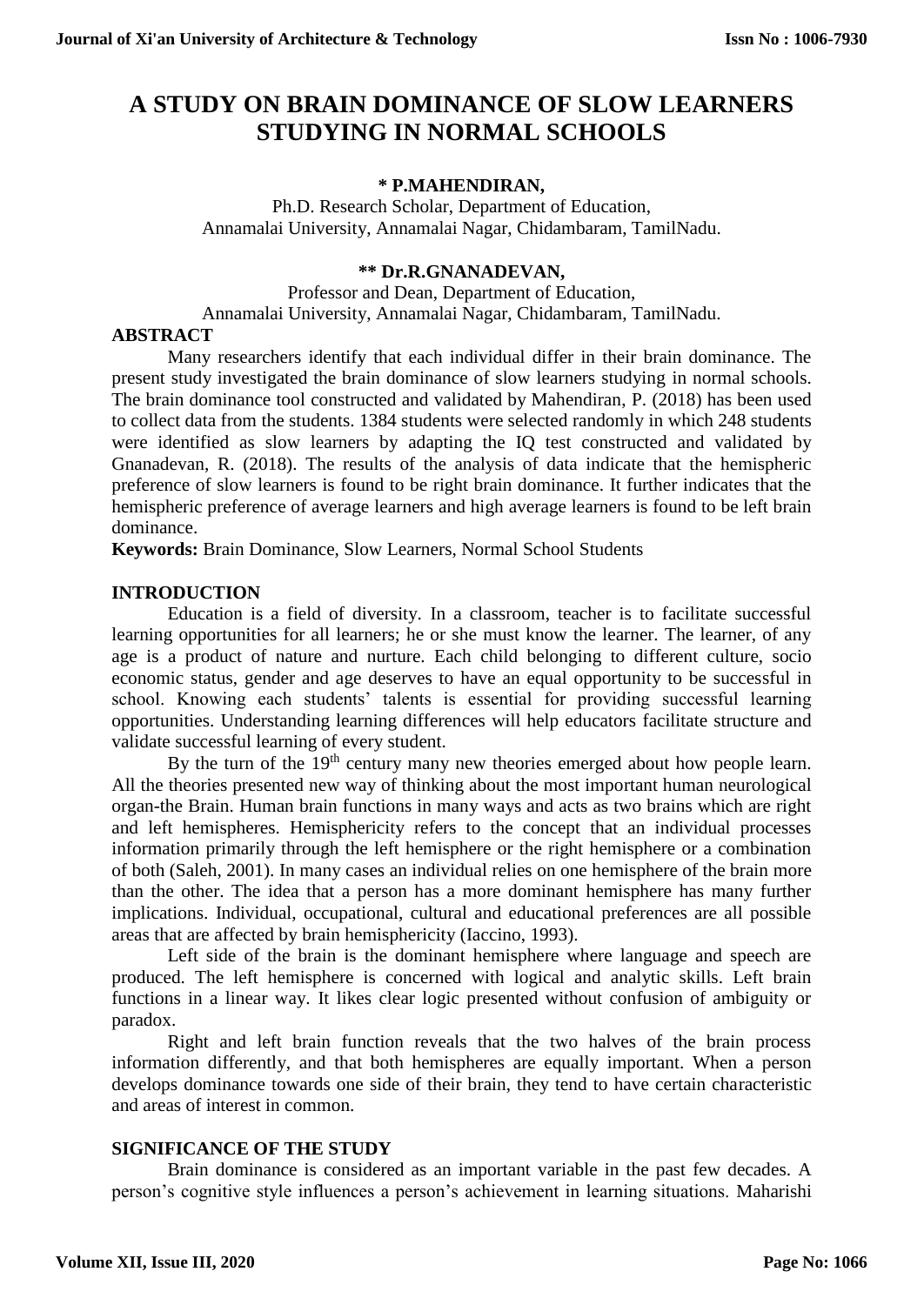et al. (2014) brain dominance is a psychological phenomenon which can explain how each hemisphere is contributing to the thinking and learning pattern of individuals. Regis X. and Annaraja, P. (2013) investigated a study on "Brain Dominance of Higher Secondary students". The results of the study showed that majority of the higher secondary students have middle brain dominant users. The slow learners are the students with low cognitive ability compared with average students. Hence, it is very essential to know about the brain dominance of slow learner. A teacher or and educational researcher can predict the student's interest and to some extent the achievement level if they have an idea of the brain's preferences. Based on the above discussion the investigator intended to study on brain dominance of slow learners studying in normal schools.

## **OBJECTIVES**

- To find out the brain dominance of high school students studying in normal schools.
- To find out the brain dominance of slow learners with respect to different sub-samples of the study.

#### **METHODOLOGY**

Survey method has been adopted for the present study. A personal data sheet and a brain dominance tool constructed and validated by Mahendiran, P. (2018) has been used for data collection. Data were collected from 1384 high school students studying in various schools of Cuddalore District of TamilNadu. Out of 1384 students 248 students were identified as slow learners based on the IQ test constructed and validated by Gnanadevan, R. (2018).

#### **RESULT and Discussion**

The number and percentage has been calculated to find out the brain dominance of slow learners studying in different schools situated in Cuddalore District of TamilNadu. The result of the analysis is presented in table 1 and figure 1.

| Category of                                         |                 | 110111011111111110111110111011 01 Diwiait Domaith 101 0001110<br><b>Brain Dominance</b> |                    |                    |
|-----------------------------------------------------|-----------------|-----------------------------------------------------------------------------------------|--------------------|--------------------|
| <b>Samples</b>                                      | <b>Measures</b> | <b>Left Brain</b>                                                                       | <b>Right Brain</b> | <b>Whole Brain</b> |
| <b>Slow Learners</b>                                | N               | 30                                                                                      | 190                | 28                 |
| $(N=248)$                                           | $\%$            | 12.1                                                                                    | 76.6               | 11.3               |
| <b>Average Learners</b>                             | N               | 666                                                                                     | 222                | 46                 |
| $(N=934)$                                           | $\%$            | 71.3                                                                                    | 23.8               | 4.9                |
| <b>High Average</b><br><b>Learners</b><br>$(N=202)$ | N<br>$\%$       | 136<br>67.3                                                                             | 50<br>24.8         | 16<br>7 9          |

**TABLE 1 NUMBER AND PERCENTAGE OF BRAIN DOMINANCE SCORES**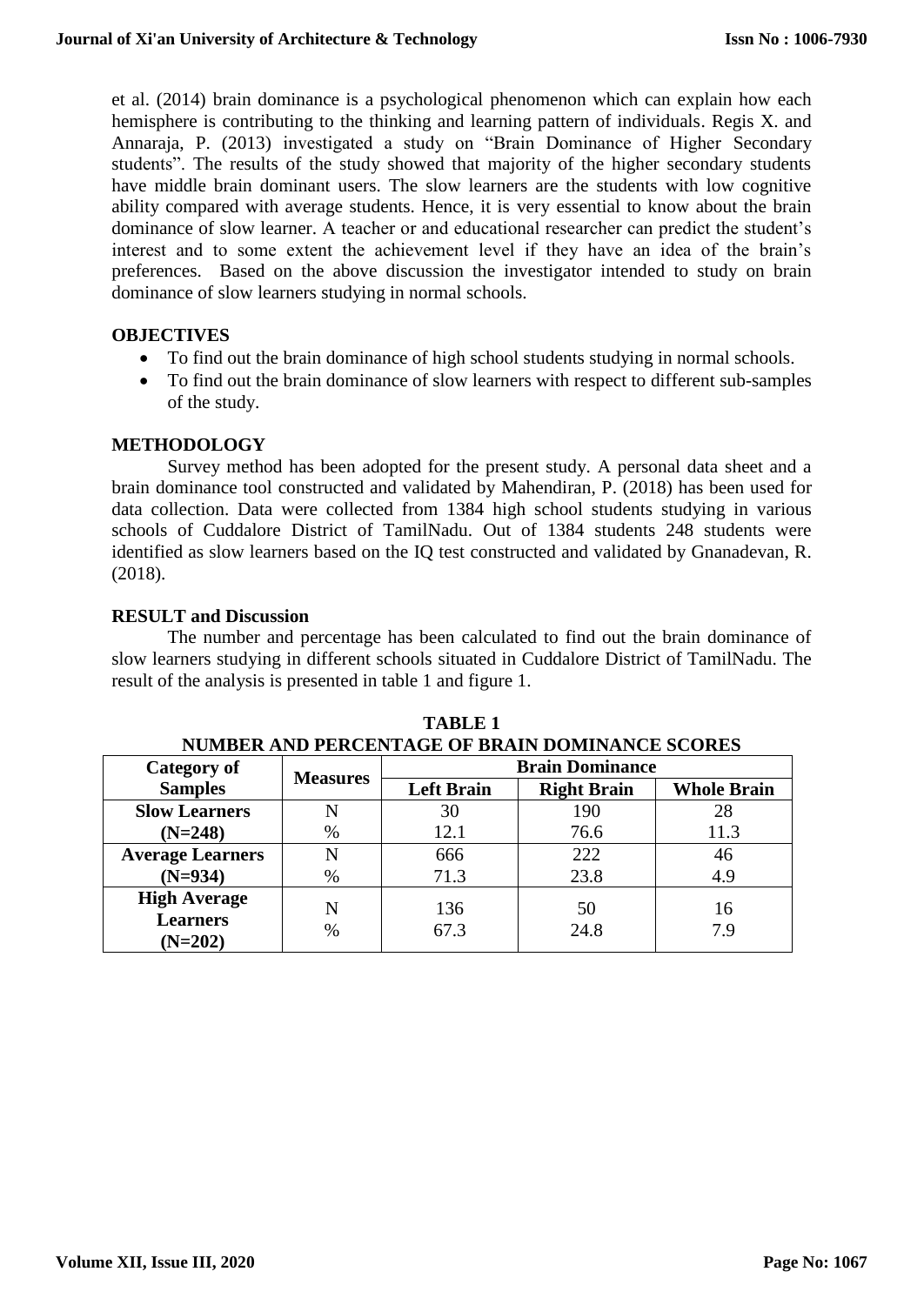

**FIGURE 1 SHOWING THE BRAIN DOMINANCE OF STUDENTS**

The table 1 shows the number and percentage value of hemispheric preference scores of slow learners. It indicate that the majorities of (76.6%) slow learners belongs to category of right brain dominance and only 12.1% and 11.3% of slow learners belongs to the category of left brain and whole brain dominance respectively. Hence, it is inferred that the most preferred hemispheric preference of slow learners is found to be right brain dominance.

To compare the brain dominance of slow learners with average and high average learners the number and percentage of average and high average learners also has been calculated it is also presented in table 1 and figure 1.

The table 1 shows the number and percentage value of hemispheric preference scores of average learners. It indicate that the majorities of (71.3%) average learners belongs to category of left brain dominance and only 23.8% and 4.9% of average learners belongs to the category of right brain and whole brain dominance respectively. Hence, it is inferred that the most preferred hemispheric preference of average learners is found to be left brain dominance.

The table 1 shows the number and percentage value of hemispheric preference scores of high average learners. It indicate that the majorities of (67.3%) high average learners belongs to category of left brain dominance and only 24.8% and 7.9% of high average learners belongs to the category of right brain and whole brain dominance respectively. Hence, it is inferred that the most preferred hemispheric preference of high average learners is found to be left brain dominance.

A more detailed analysis has been made by calculating the mean and standard deviation of the brain dominance scores of the slow learners with respect to different sub samples of the study. The result of the analysis is presented in table 2.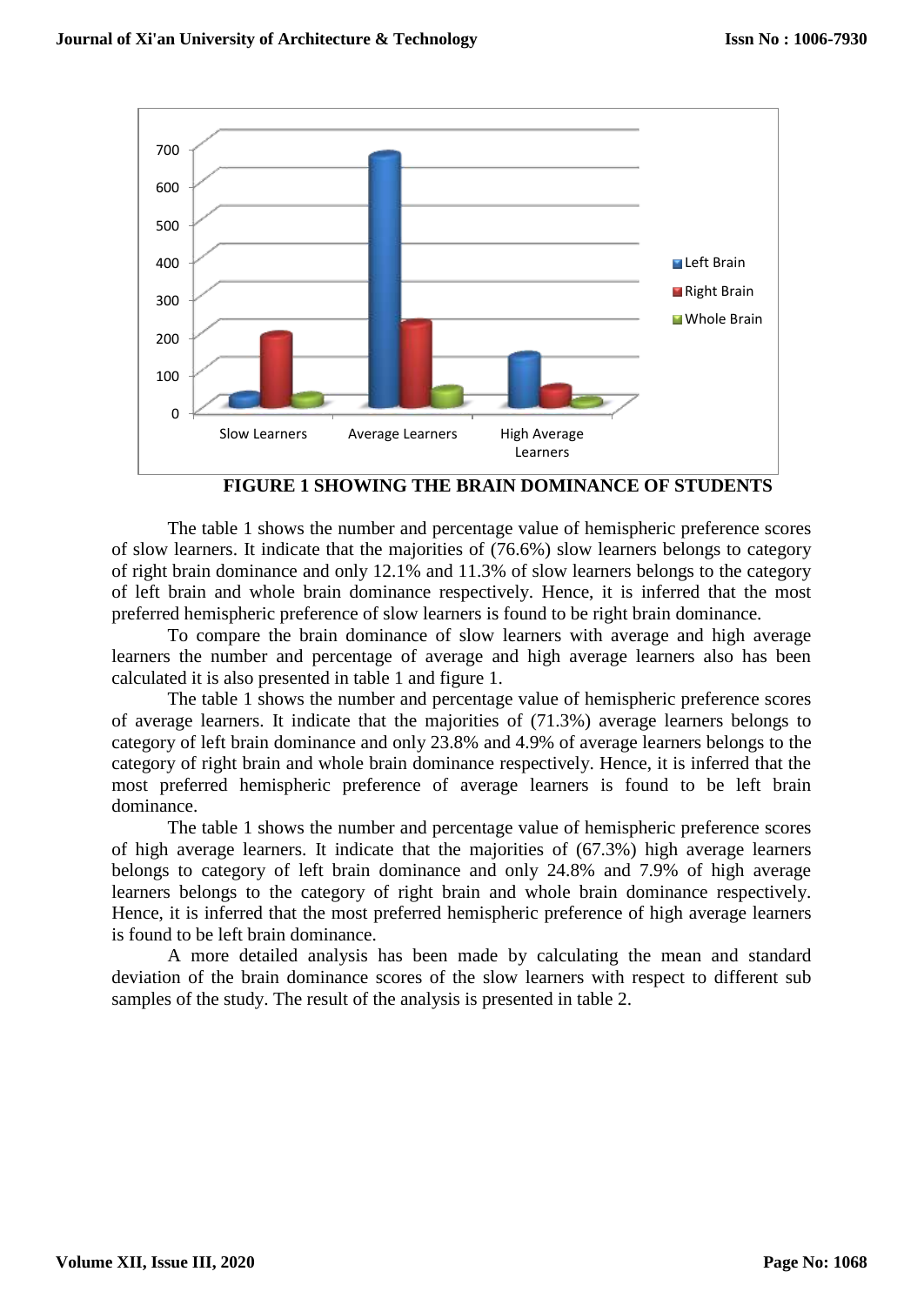|                                    |                 | <u>dluw learnerd diudenid</u> |                        |                    |  |  |  |
|------------------------------------|-----------------|-------------------------------|------------------------|--------------------|--|--|--|
| <b>Sub samples</b>                 | <b>Measures</b> |                               | <b>Brain Dominance</b> |                    |  |  |  |
|                                    |                 | <b>Left Brain</b>             | <b>Right Brain</b>     | <b>Whole Brain</b> |  |  |  |
| <b>Gender</b>                      |                 |                               |                        |                    |  |  |  |
|                                    | Mean            | 15.40                         | 19.00                  | 17.60              |  |  |  |
| Male                               | <b>SD</b>       | 4.59                          | 6.36                   | 7.47               |  |  |  |
| $(N=120)$                          | ${\bf N}$       | 20                            | 90                     | 10                 |  |  |  |
|                                    | Mean            | 17.80                         | 18.78                  | 15.33              |  |  |  |
| Female                             | <b>SD</b>       | 4.34                          | 4.74                   | 9.40               |  |  |  |
| $(N=128)$                          | ${\bf N}$       | 10                            | 100                    | 18                 |  |  |  |
| <b>School Management</b>           |                 |                               |                        |                    |  |  |  |
|                                    | Mean            | 16.00                         | 19.29                  | 15.00              |  |  |  |
| Government<br>$(N=76)$             | <b>SD</b>       | 4.61                          | 4.63                   | 1.15               |  |  |  |
|                                    | ${\bf N}$       | 4                             | 68                     | 4                  |  |  |  |
| Govt. Aided                        | Mean            | 16.23                         | 18.65                  | 16.33              |  |  |  |
|                                    | <b>SD</b>       | 4.66                          | 6.01                   | 9.39               |  |  |  |
| $(N=172)$                          | ${\bf N}$       | 26                            | 122                    | 24                 |  |  |  |
|                                    |                 |                               |                        |                    |  |  |  |
| <b>Student Locality</b>            |                 |                               |                        |                    |  |  |  |
| Rural                              | Mean            | 15.33                         | 19.48                  | 12.57              |  |  |  |
| $(N=142)$                          | <b>SD</b>       | 4.36                          | 5.06                   | 8.85               |  |  |  |
|                                    | $\mathbf N$     | 24                            | 104                    | 14                 |  |  |  |
| Urban<br>$(N=106)$                 | Mean            | 19.66                         | 18.16                  | 19.71              |  |  |  |
|                                    | <b>SD</b>       | 4.03                          | 6.04                   | 7.14               |  |  |  |
|                                    | $\mathbf N$     | 6                             | 86                     | 14                 |  |  |  |
| <b>School Locality</b>             |                 |                               |                        |                    |  |  |  |
| Rural<br>$(N=94)$                  | Mean            | 16.66                         | 18.35                  | 12.28              |  |  |  |
|                                    | <b>SD</b>       | 4.95                          | 5.58                   | 9.10               |  |  |  |
|                                    | ${\bf N}$       | 24                            | 56                     | 14                 |  |  |  |
|                                    | Mean            | 14.33                         | 19.10                  | 20.00              |  |  |  |
| Urban<br>$(N=154)$                 | <b>SD</b>       | 1.86                          | 5.54                   | 6.46               |  |  |  |
|                                    | ${\bf N}$       | 6                             | 134                    | 14                 |  |  |  |
| <b>Type of Family</b>              |                 |                               |                        |                    |  |  |  |
| <b>Nuclear Family</b><br>$(N=142)$ | Mean            | 16.77                         | 19.05                  | 16.75              |  |  |  |
|                                    | <b>SD</b>       | 5.44                          | 6.03                   | 8.63               |  |  |  |
|                                    | ${\bf N}$       | 18                            | 108                    | 16                 |  |  |  |
|                                    | Mean            | 15.33                         | 18.65                  | 15.33              |  |  |  |
| <b>Joint Family</b>                | <b>SD</b>       | 2.87                          | 4.87                   | 9.07               |  |  |  |
| $(N=106)$                          | $\mathbf N$     | 12                            | 82                     | 12                 |  |  |  |
| <b>Socio Economic Status</b>       |                 |                               |                        |                    |  |  |  |
|                                    | Mean            | 17.00                         | 19.90                  | 18.50              |  |  |  |
| Upper                              | <b>SD</b>       | 2.21                          | 6.11                   | 9.24               |  |  |  |
| $(N=40)$                           | ${\bf N}$       | 10                            | 22                     | $8\,$              |  |  |  |
| Middle<br>$(N=112)$                | Mean            | 18.00                         | 17.68                  | 15.00              |  |  |  |
|                                    | <b>SD</b>       | 4.78                          | 5.61                   | 8.61               |  |  |  |
|                                    | ${\bf N}$       | 8                             | 96                     | 8                  |  |  |  |
|                                    | Mean            | 14.33                         | 20.16                  | 15.33              |  |  |  |
| Lower                              | <b>SD</b>       |                               | 4.99                   |                    |  |  |  |
| $(N=96)$                           |                 | 5.48                          |                        | 8.83               |  |  |  |
|                                    | $\mathbf N$     | 12                            | 72                     | 12                 |  |  |  |

## **TABLE 2 MEAN AND STANDARD DEVIATION OF BRAIN DOMINANCE SCORES OF SLOW LEARNERS STUDENTS**